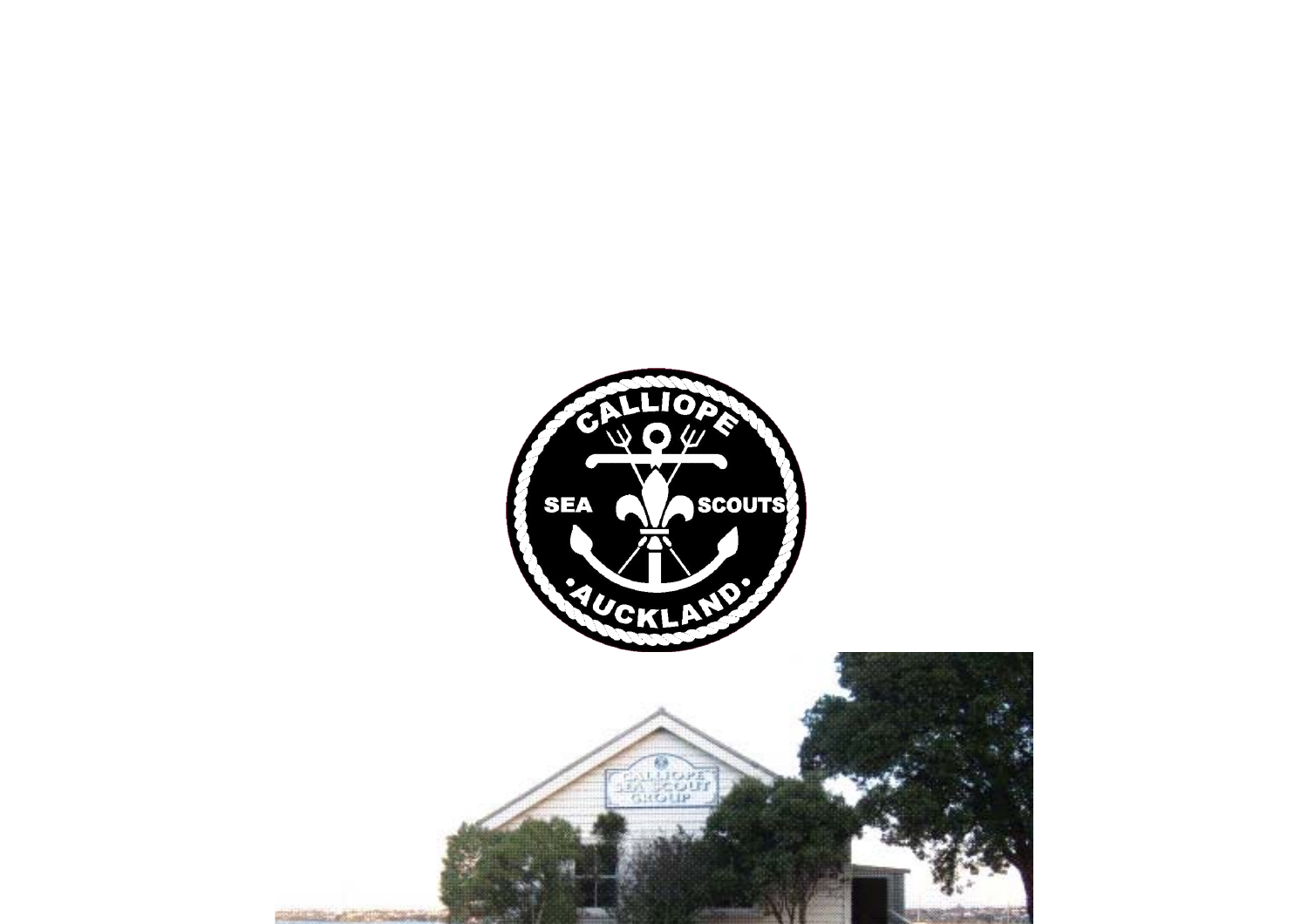

# **Hireage Information (SOP's)**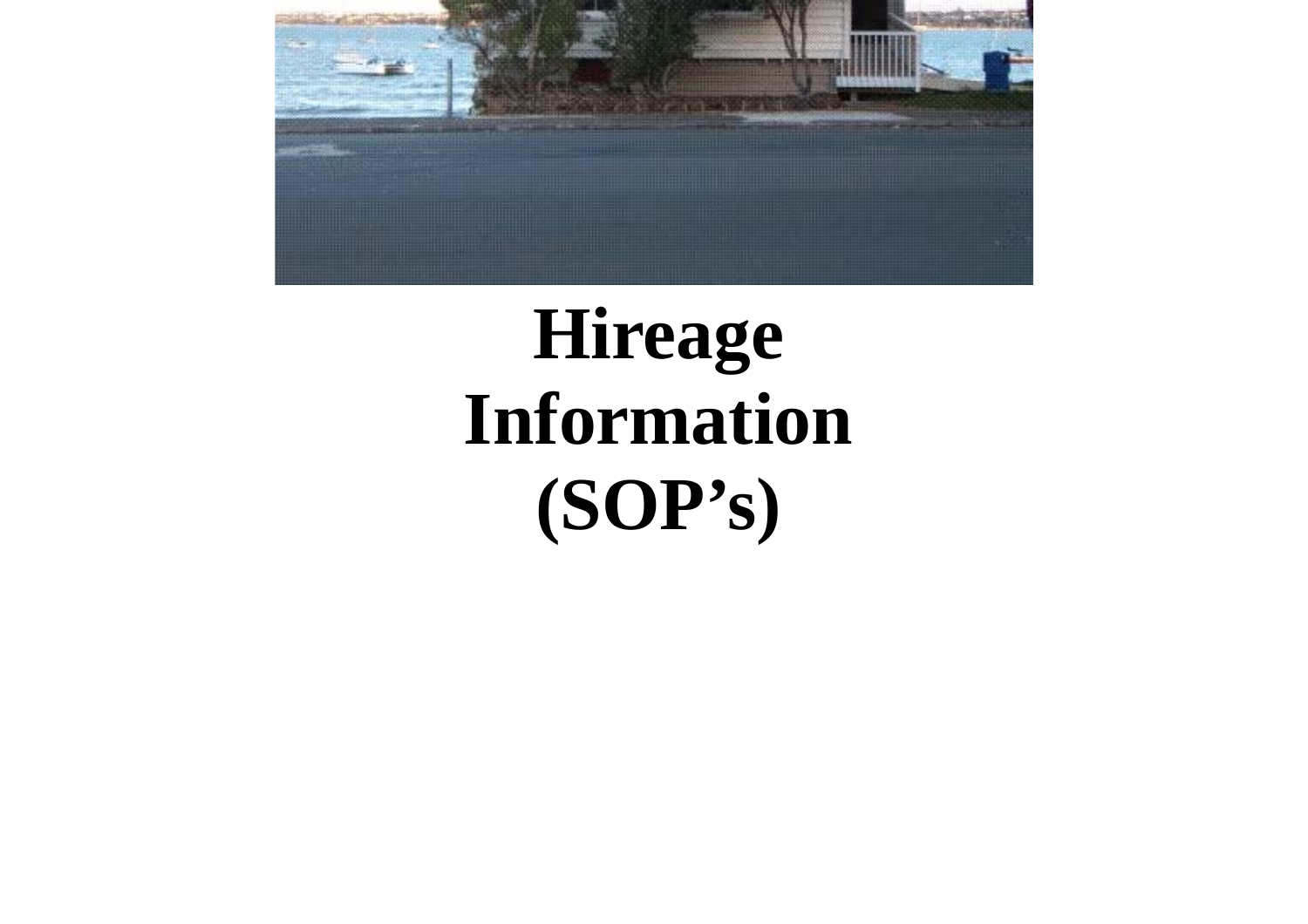## **SHIP OPERATING INSTRUCTIONS**

Welcome to the Ship. Below are a few simple Instructions to assist you in ensuring that your time at the Ship is enjoyable and safe.

#### **Security**

On departure it is important to ensure that the Ship is Secure, and all Lights and Other Appliances are Switched OFF at the Wall, and the Doors and Windows are Secured.

#### **Smoke Alarm**

The Ship is fitted with a Smoke Alarm (unmonitored). It the event of its activation for a Fire Leave the Ship Immediately and Muster alongside the Watson Clock to the East. If it is activated accidentally, the Key to Silence the Alarm is Inside the Switchboard Cover (Lift it Up) and is on the Pink Tag. Insert the appropriate Key into the Upper Right Keyhole of the Alarm Panel (Adjacent to Switchboard) and Turn Clockwise. Remove the Key and return, then Contact Chris Leech on 0212544067.

#### **Chairs and Tables**

The Chairs are located in the locker at the top of the landing, and the key is the same as that for the front door. The tables are stacked adjacent to the toilets

#### **Stove & Cook Top**

The Main Switch is by the Window. The Cook top is Touch Sensitive Activated and Dry Hands are a Must. The Instruction Booklet (If required) is in the Third Drawer Down.

#### **Facilities for the Disabled**